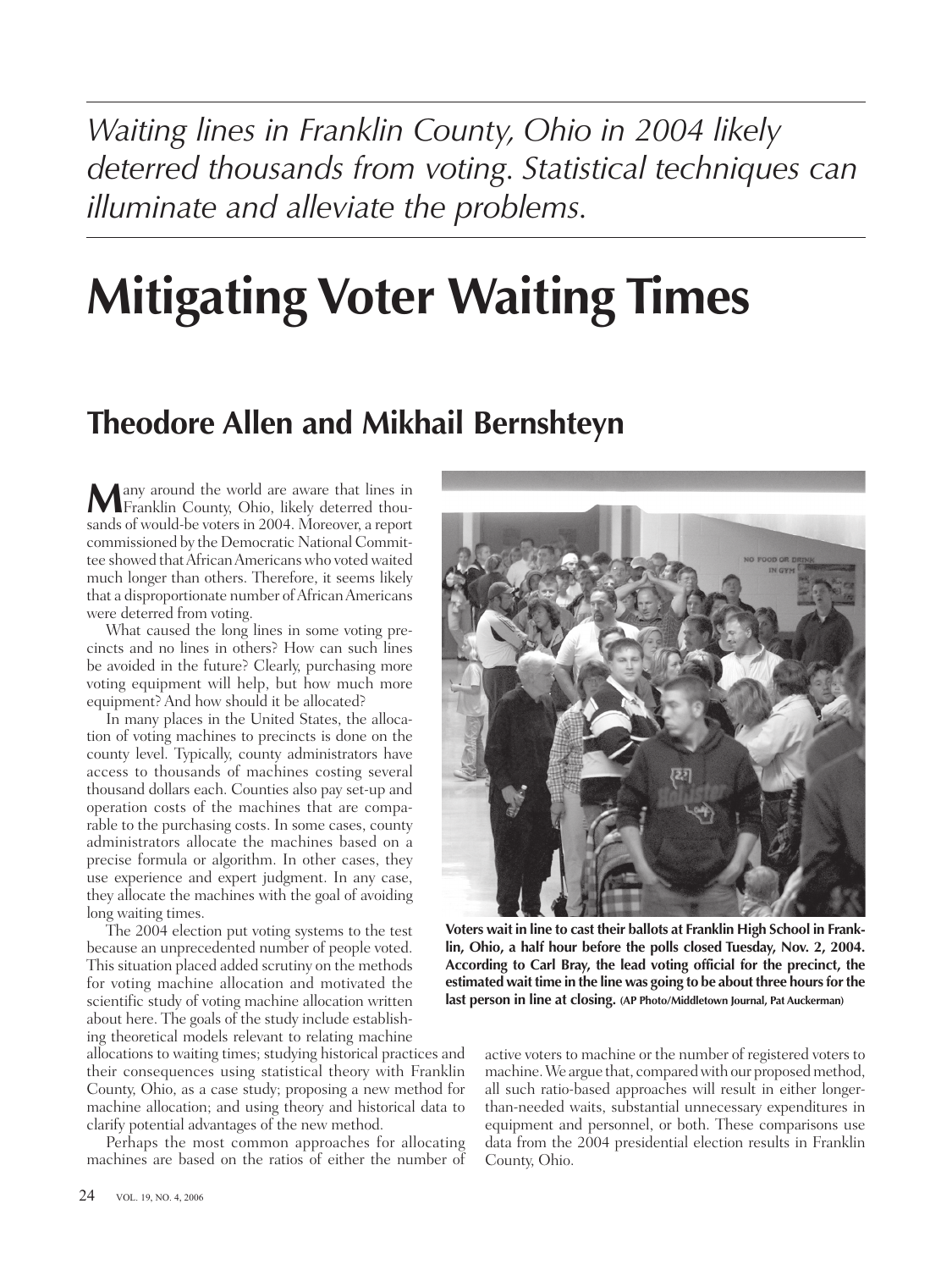

**Figure 1. Illustration of voting in a precinct, i, with ci = 3 voting machines**

#### **Elementary Queuing Theory**

In many places in the United States, citizens arrive at their polling place at variable times, wait or "queue" in lines, and then cast their votes using machines. Figure 1 illustrates this process of voting. In some sense, the voting machines offer the 'service' of allowing citizens to express their political preferences. Figure 1 shows people waiting in line, then immediately entering voting booths for voting. This is appropriate for counties in which the bottleneck is related to the service provided by the machine, not the poll workers. If there was no line after the poll workers and before the machines, it could be appropriate to include the time it takes for the poll workers to perform their tasks in the service times.

The phrase "queuing theory" refers to an area of practical academic research related to all operating systems in which there are arrivals, waiting in lines (queuing), and service. Queuing theory can, in many cases of interest, predict the average times people wait and the dependencies of those times on the properties of the arrival and service processes. In the context of voting, queuing theory predictions can be useful for the allocation of machines to precincts, deciding whether additional resources are needed, and predicting problems.

At the county or state levels, many precincts must be considered, each with its own properties. Here, the letter "*i*" refers to the specific precinct being considered. Each precinct has its predicted "turnout," which is the number of citizens who attempt to vote. The turnout can be converted to a rate,  $\lambda_i$ , at which citizens arrive at the voting system. For example, if 650 citizens arrive at precinct *i* over 13 hours, the average arrival rate is  $\lambda_i = 50$  per hour. Similarly, each precinct has its associated average service rate, µ*<sup>i</sup>* . This is the average speed that voters require to cast their ballot once they finish waiting and are given access to the voting machine. For example, if the average voter requires 3 minutes to vote in precinct *i*, then  $\mu$ <sub>*i*</sub> = 20 services per hour.

In the voting context, forecasts of λ*<sup>i</sup>* might depend on the number of active voters in a precinct and the historical turnout percentages associated with that precinct. Similarly,

the service rate, µ*<sup>i</sup>* , depends on the number of issues on the ballot in that precinct and the word length, importance, and clarity of the writing.

In queuing theory jargon, "balking" refers to cases in which people choose not to seek service because they perceive waiting times as unacceptable before entering the lines. "Reneging" is the practice of foregoing service after entering the lines. Both balking and reneging are important in voting systems because they correspond to reduced voter turnout, or "deterred" votes.

#### *M/M/c Approximation*

For some arrival and services processes, formulas exist that predict the average waiting times and other properties of the system as a function of the parameters  $\lambda_i$ ,  $\mu_i$ , and  $c_i$ . For cases in which formulas do not exist, statistical simulations can estimate system properties. Because formulas are computationally more efficient than simulations and generally provide more insight, it can be useful to trade off believability—which simulations generally offer—in exchange for the computational efficiency and intuition afforded by formulas.

The phrase "Poisson arrivals" refers to the assumption that potential voters arrived at the poll place such that the probability of an arrival was constant throughout the day. In the voting context, the assumption of Poisson arrivals is supported by the fact that few voters coordinate their voting with other voters (with a few exceptions, such as married couples). However, this assumption ignores the likely possibility that average or expected arrival rates were variable, peaking at certain predictable times of the day (e.g., early in the morning and late in the afternoon).

The phrase "exponential service" refers to the assumption that voters took a highly variable amount of time to vote as predicted by the so-called exponential probability distribution. In the voting context, this assumption is generally conservative, resulting in longer-than-actual predicted average waiting times because real voters are generally more consistent in their voting times than the exponential distri-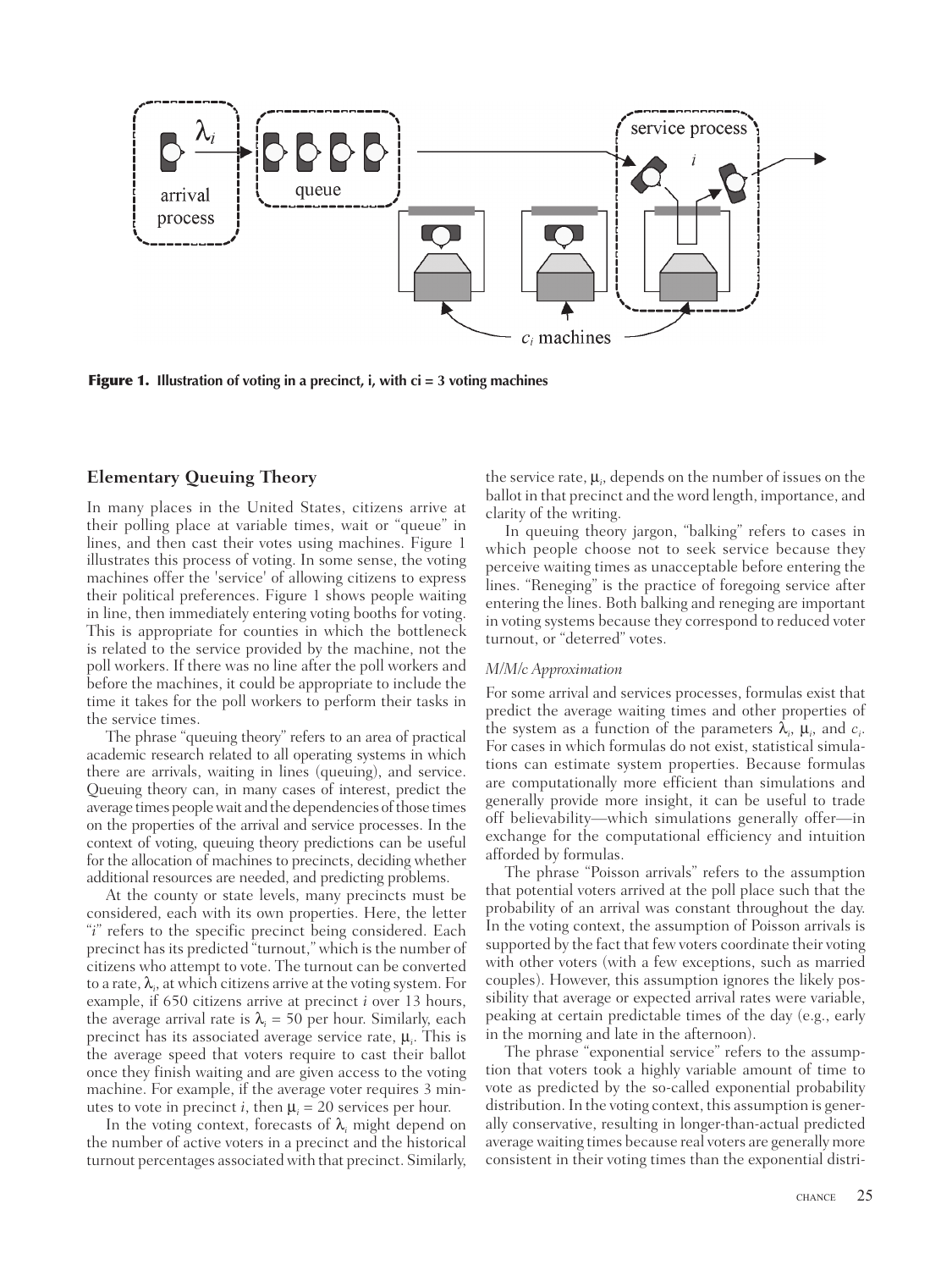

**Figure 2. Predicted average waiting times in minutes for** λ*<sup>i</sup>*  **= 50 people per hour**

bution would predict. This greater consistency of real voters could be enhanced by the enforcement of laws limiting the amount of time to vote allowed to citizens.

The phrase "steady state" refers to the assumption that the properties of the system no longer depend on the initial conditions (e.g., how many people were in line at the beginning of the day). This assumption is relevant for situations in which systems operate over long periods and is only a rough approximation in the context of voting over a single 13-hour or 18-hour election day.

The notation "*M/M/c*" conventionally refers to the combined assumption of Poisson arrivals, exponential servers, and c machines in service. A formula predicting the average waiting times for *M/M/c* queues in steady state is:

Avg. Waiting Time = 
$$
\frac{\left(c_i \rho_i\right)^c}{c_i!} \left(1 - \rho_i\right) \sum_{n=0}^{c_i-1} \frac{\left(c_i \rho_i\right)^n}{n!} + \frac{\left(c_i \rho_i\right)^{c_i}}{c_i!} \right)^{-1}
$$

$$
\left(\frac{1}{1 - \rho_i}\right) \left(\frac{1}{c_i \mu_i}\right) \text{ if } \rho_i < 1 \tag{1}
$$

where  $\rho_i = \lambda_i \div (\mu_i \times c_i)$ ,  $\lambda_i$  is the arrival rate and  $\mu_i$  is the service rate. It can be shown that the *M/M/c* queue is simple enough that the quartiles of the waiting time

distribution are related in a simple way to the average wait. Therefore, by controlling average waits, one is controlling unusually long and unusually short waits also.

The above equation only applies to real situations when  $\rho_i < 1$ , and then only approximately. Clearly, in real voting situations, the infinite average waits predicted when  $\rho_{i} \sim$ 1 are impossible because even if all registered voters voted on the same machine, it could take only a finite number of hours. While this does show an important limitation of the steady state assumption, it is also true that situations in which  $\rho_i > 1$  should be avoided because long average waits would result. Despite the limitations associated with all the assumptions of an *M/M/c* queuing system in steady state, this equation can provide useful approximate insights into the behavior of real polling places.

Figures 2 and 3 show predicted average waiting times for different service rates and numbers of machines for different average arrival rates (λ*<sup>i</sup>* ). The service rate variability is meant to approximate conditions in which some precincts might have 10 extra ballot issues requesting their attention. The assumption is these extra issues require a combined average of 1.5 minutes.

Figures 2 and 3 establish the following:

- Small changes in the average time per vote can cause large changes in the average waiting times. For example, a ballot initiative adding 30 seconds on average to an otherwise three-minute ballot could add one half hour to the precinct wait times with *c* = 2 machines. Small additions to the ballot can result in a need for an added machine. For example, if there are  $c_i = 2$  machines in a precinct and a 3.5-minute ballot, it is likely that any additional increase in the ballot length effectively could require the equipping of the precinct with an additional machine.
- In properly functioning voting systems, average waits might be quite short (e.g., less than five minutes). This could lead to a false sense of excessive over-capacity, even while subtle changes in arrival and service rates could cause explosive changes in the waiting times.
- Careful modeling of queuing systems taking into account the combined effects of turnout (through λ*<sup>i</sup>* ) and ballot length (through µ*<sup>i</sup>* ) can be valuable, as system behavior can be counterintuitive.
- Details of how the poll workers manage the lines can greatly impact performance.



**Figure 3. Predicted average waiting times in minutes for** λ*<sup>i</sup>*  **= 70 people per hour**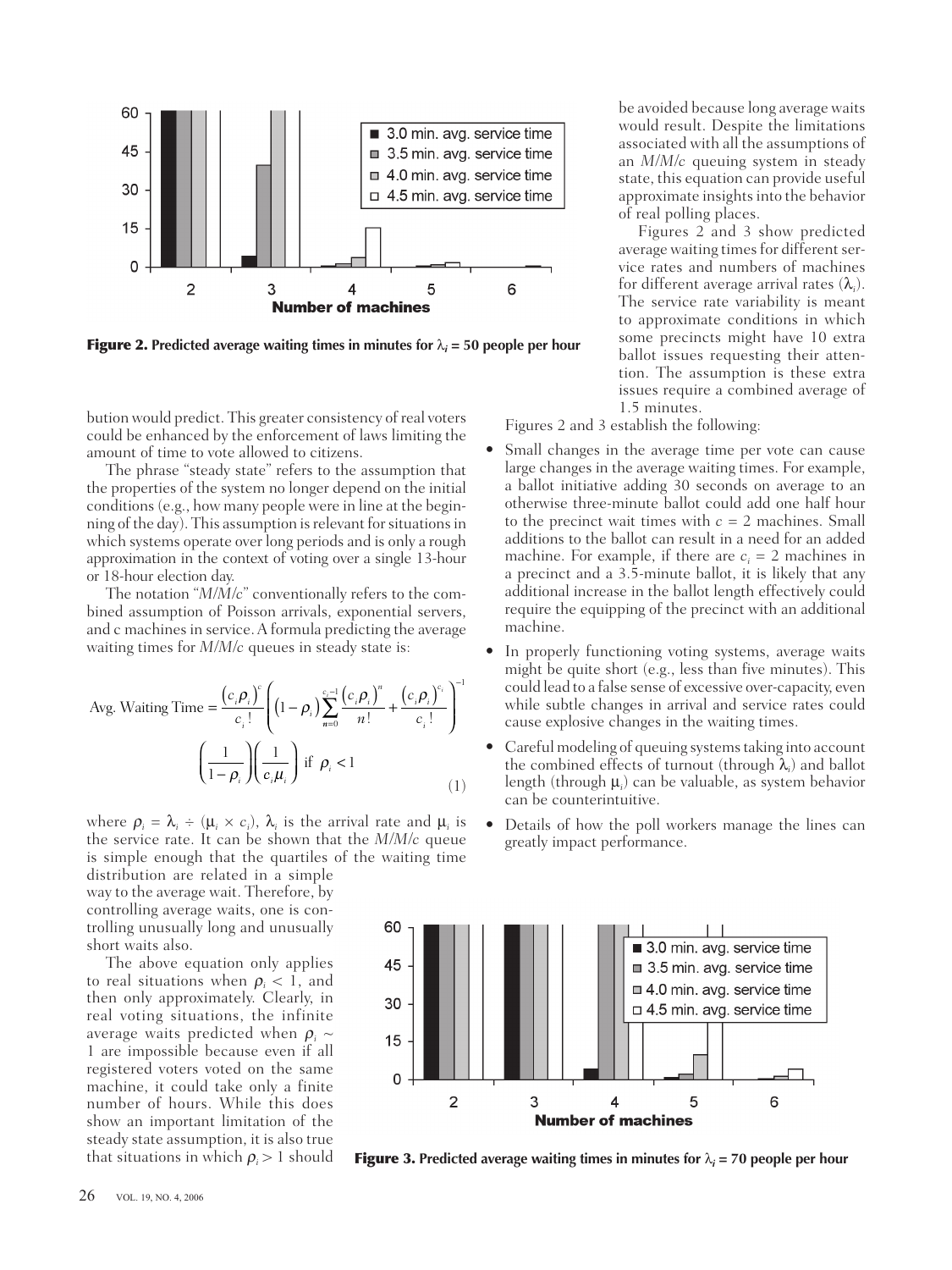

**Figure 4. Minimum numbers of machines (ci) for less than five minutes average waiting time**

 • The times in the figures are probably most relevant for properly run polls in which the only bottleneck is voting using the machines. In other words, there is always a line in front of the machines, and leaving the line implies immediate use of machines. Also, appropriate placement of posters showing the issues to be voted on can reduce greatly the waits by reducing service times, as voters are prepared.

The *M/M/c* formula also can be used to determine the minimum number of machines needed to achieve an acceptable average waiting time for properly run polls. Figures 4 and 5 show the minimum numbers of machines to achieve less than or equal to five and 30 minutes of average waiting time, respectively. If 650 voters are predicted to arrive, assuming a 13-hour voting period, one might set  $\lambda_i = 50$ per hour. However, it might make sense to focus on average waits associated with peak hours in which arrival rates might increase 20% or more. Note that the assumption  $\lambda_i = 50$ per hour does not mean that exactly 50 people come each hour. Poisson arrival process with  $\lambda_i = 50$  means that typically 50 people come each hour. The actual number could be as low as 10 or as high as 150 and still follow a Poisson distribution.

#### *Future Work: Not Steady State*

So far, we have focussed on the *M/ M/c* assumptions and Equation 1 as a preliminary step in voting systems analysis. As additional information becomes available about arrival patterns over the course of election, it likely will become important to investigate alternative assumptions to Poisson arrivals. Timing actual voters prior to elections likely will elicit more relevant service time distributions than the exponential.

In addition, it can be unavoidable for voting systems to run in overload conditions (i.e.,  $\rho_i > 1.0$ ), at least for short periods, over an election day. Therefore, departures from steady

state assumptions are needed because the waiting times will be large but not infinite. Accurate estimates of waiting times could be important to permit the best possible allocations of machines. All these issues can and should be investigated using statistical simulation. Also, additional queuing theory formulas could be explored for added insights.

#### *Voters per Machine Allocation Methods*

Consider the following optimization problem relevant for the selection of the numbers of machines allocated to *N* precincts,  $c_1, c_2, ..., c_N$ :

Minimize 
$$
\left\{ \text{Maximum} \left[ \frac{\lambda_i}{c_i} \right] \right\}
$$
  
subject to:  $c_1 + c_2 + ... + c_N \leq C$ . (2)

where  $\lambda_i$  for  $i = 1,..., N$  are the forecasted arrival rates for the *N* precincts. The rates are proportional to forecasts of the precinct turnouts. Also, the particular structure of this formula suggests the solution would be the same if the λ*<sup>i</sup>* were replaced with predicted turnout numbers.

Inspection of Figure 6(a) suggests the majority of precincts in the 2000 presidential election in Franklin County were allocated by solving the above formulation. "Active voters" refers to citizens believed likely to vote in the next election because of their voting in recent elections or from other indicators. In the 2000 election, Franklin County officials apparently used active voters in place of the predicted turnout and solved the formula, resulting in the vertical boundary at approximately 250 active voters per machine. A different approach was used for the 2004 election, as indicated by Figure 6(b). Evidence below suggests officials in 2004 might have used a similar approach, except they applied other estimates of turnout.



**Figure 5. Minimum numbers of machines (***ci* **) for less than 30 minutes average waiting time**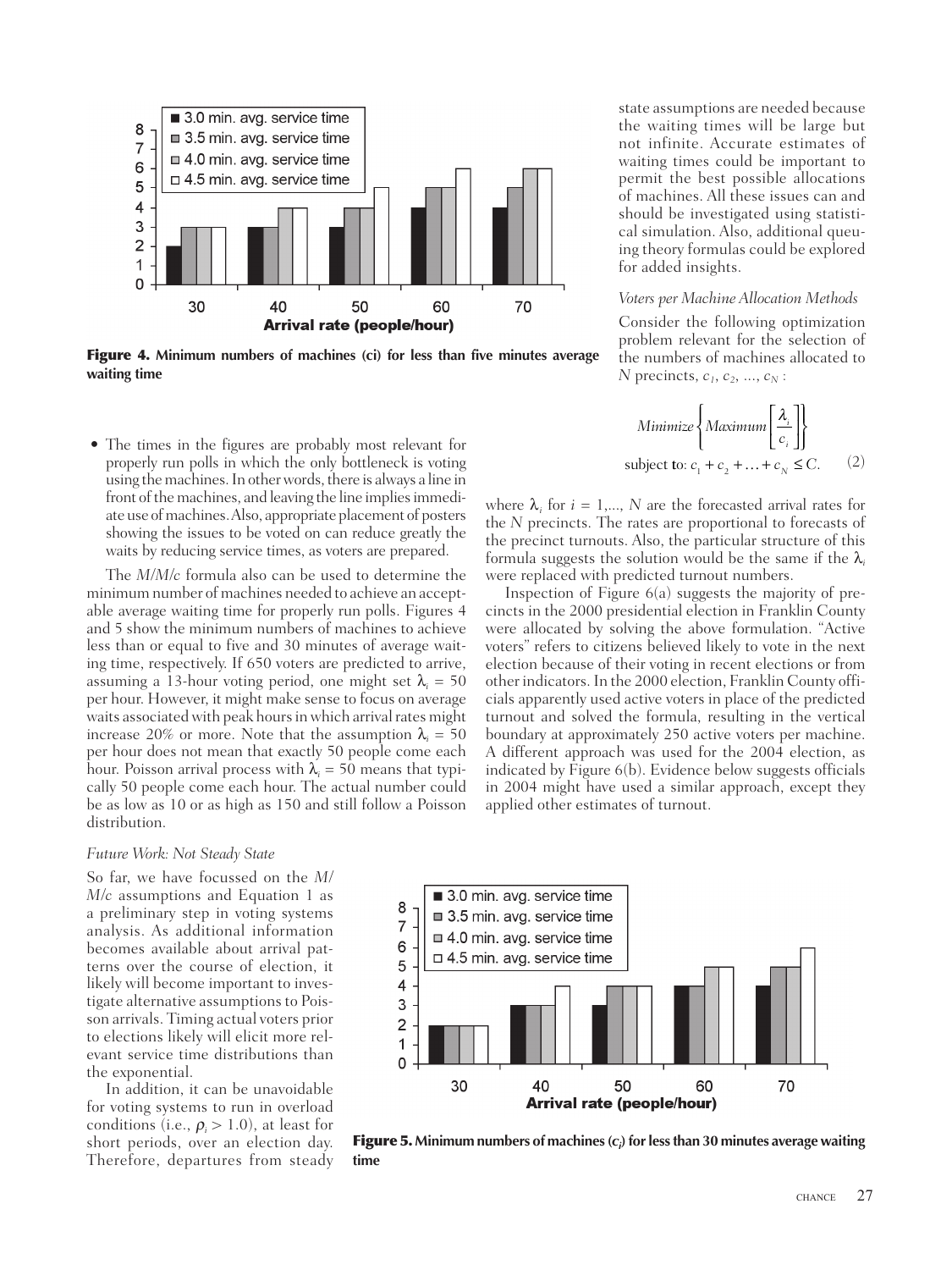

**Figure 6. (a) 2000 and (b) 2004 actual voters per machine vs. active voters per machine**

A simple way to solve Equation 2 is based on the following "greedy algorithm" that can be programmed and used to approximately solve allocation problems involving thousands of machines (i.e.,  $C > 1,000$ ). The greedy algorithm can be expected to provide solutions of reasonable quality, but guarantees of the quality of derived solutions have not been rigorously established.

Greedy Allocation Algorithm

- Step 1. Set  $c_1 = ... = c_N = 2$ . Counter =  $2 \times N$ .
- Step 2.  $c_i = c_i + 1$  for the precinct *i* with the worst objective value (i.e., highest  $\lambda_i \div c_i$ ).
- Step 3. Counter =  $Counter + 1$ .
- Step 4. If *Counter* = *C*, stop. The  $c_i$  now store numbers of machines roughly proportional to the number of active voters.

Step 5. Go to Step 2.

The obvious weakness of using allocations derived from solving this equation is that approaches based on the equation ignore issues related to service times. As a result, ballot length and other sources of service time variability likely contribute to waiting time variability in elections associated with these allocations. Also, without measuring the voting times and applying queuing theory, it is difficult to predict effectively average waiting times and provision machines.

#### *Deterred Votes in Franklin County*

The 2004 presidential election in Franklin County provides a case study for examining applications of queuing theory and the effects of approaches such as the one in Equation 2. That election offered a considerable challenge to election officials for several reasons, including:

- 25% more votes were cast in 2004 than in the 2000 presidential election.
- Numbers of active and registered voters also increased, but at a lower percentage making the actual turnout hard to predict.
- Laws requiring handicap access for future machines caused officials to perceive that any equipment purchased would be used one time only.

| Table 1—The First Five Precincts from the Franklin County Board of Elections |  |
|------------------------------------------------------------------------------|--|
|                                                                              |  |

|           | 2004              |           |            |                   |              |                     |           |                |                        |                           |               |                                        |                        |
|-----------|-------------------|-----------|------------|-------------------|--------------|---------------------|-----------|----------------|------------------------|---------------------------|---------------|----------------------------------------|------------------------|
| Precinct  | #Active<br>(7/99) | #<br>Reg. | #<br>Mach. | # Ballots<br>Cast | $\%$<br>Gore | # Active<br>(11/04) | #<br>Reg. | Mach.          | <b>Ballots</b><br>Cast | # New<br>Voter B.<br>Cast | Hours<br>Late | $# +$<br><b>Ballot</b><br><i>ssues</i> | $\frac{0}{0}$<br>Kerry |
| COLS 01-A | 972               | 1096      | 4          | 493               | $62.7\%$     | 1018                | 1412      | 4              | 692                    | 91                        | 1.28          | 10I                                    | 70.4%                  |
| COLS 01-B | 1019              | 1175      |            | 387               | 59.6%        | 1079                | 1620      | 3              | 560                    | 118                       | 2.02          | -91                                    | 69.3%                  |
| COLS 01-C | 946               | 1145      | 4          | 556 <sub>l</sub>  | $67.0\%$     | 1048                | 1446      | 4              | 735                    | 123                       | 0.51          | 9                                      | 67.6%                  |
| COLS 02-A | 843               | 976       | 41         | 362               | 73.6%        | 933                 | 1319      | $\overline{3}$ | 502                    | 11 <sub>0</sub>           | 2.16          | -91                                    | 81.8%                  |
| COLS 02-B | 890               | 1019      | 4          | 534               | 65.0%        | 881                 | 1237      | 3              | 659                    | 127                       | 1.14          | 9                                      | 70.5%                  |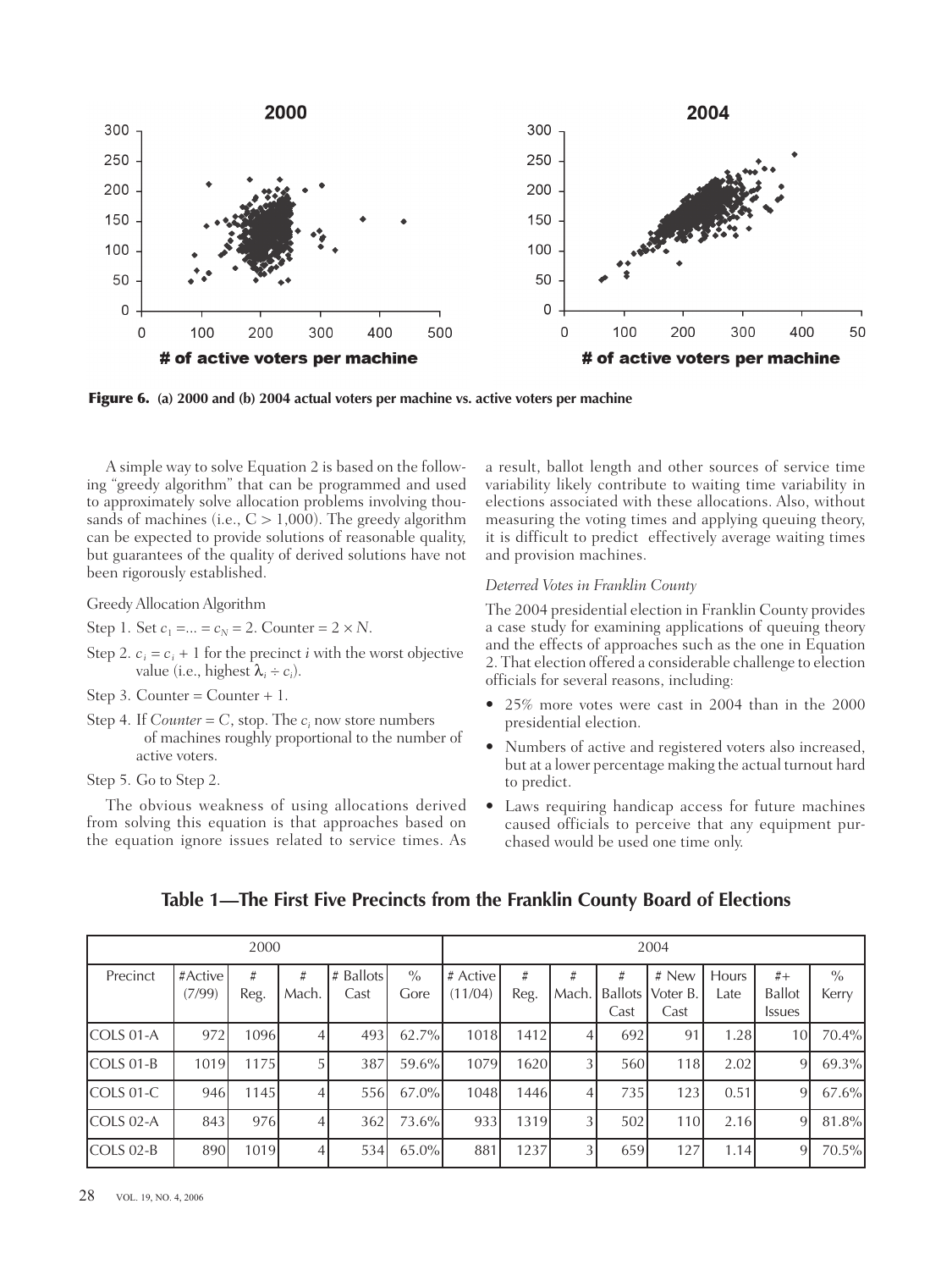

**Figure 7. Box and whisker plot showing turnout percentage variation**

• The state budget situation fostered the perception that one-time voting expenses for more voting machines could not be afforded. Therefore, the total number of machines, *C*, was constant, despite substantial increases in arrival rates.

As a result of this "perfect storm" of challenges, the average poll closing time of precincts was one "hours late," or around 8:30 p.m. in 2004. All registered voters waiting in line at 7:30 p.m. were permitted to wait and vote. These after-hours waits were reportedly symptomatic of waits throughout the day. It is perhaps obvious, therefore, that some people were deterred by these waits, which included times recorded as longer than five hours. The challenge explored next is to estimate the number of deterred votes.

Table 1 shows data from both the 2000 and 2004 elections, including hours late that the precincts stayed open and the numbers of "new votes" from first-time voters.  $\overline{A}$  simple estimation procedure is based on the first two box plots in Figure 7. In box and whisker plots, horizontal lines show numbers larger than 25%, 50%, and 75% of the data and outliers. The estimation procedure proposed here is related to, but not the same as, the procedure in Elizabeth Liddle's 2005 article, "Votes Lost Due to Under-Provision of Voting Machines in Franklin County, Ohio." The term "plenty" refers to precincts with up to 228 active voters per machine in the 2004 election. Others are "starved" precincts.

It is evident from Figure 7 that the average turnout percentage is substantially higher for the plenty precincts (78.1%) than for the starved precincts (70.6%). It is tempting to conclude all this turnout reduction was caused by the lack of machines in the so-called starved precincts. If 7.5% of the active voters in the starved precincts chose not to vote because of the longer waits, the number of additional or deterred votes would be 21,231, or 4.5%, of the total number of voters. However, further inspection of Figure 7 shows that the same plenty precincts had natively higher turnout percentages in 2000. As no one alleges waiting lines influenced behavior in 2000, the difference in 2000 must have been caused by demographic factors. It seems likely that the natively lower turnout observed in 2000 caused decisionmakers to allocate fewer machines to the starved precincts. This effect is, therefore, confounded with causality running the other way (i.e., from reduced turnout in 2000 to fewer machines in 2004).

Liddle estimated 18,500 as the number of deterred votes using a regression model to compare the actual turnout with one predicted using the plenty precincts. She noted the phenomenon that lower turnout in 2000 correlated to lower turnout in 2004 on the precinct level. Yet, her regression model accounted for only the native precinct turnout variable indirectly by including voter preference. Also, her approach of regressing turnout per machine and then converting to absolute could result in an (unnecessary) error inflation in the final prediction.

2004 Precint Turnout Rate 1 0.75  $0.5$  $0.25$  $\mathbf 0$ 0.75  $\overline{0}$  $0.25$  $0.5$  $\overline{1}$ **2000 Precinct Turnout Rate** 



**Figure 8. Plots of the data associated with the regression model**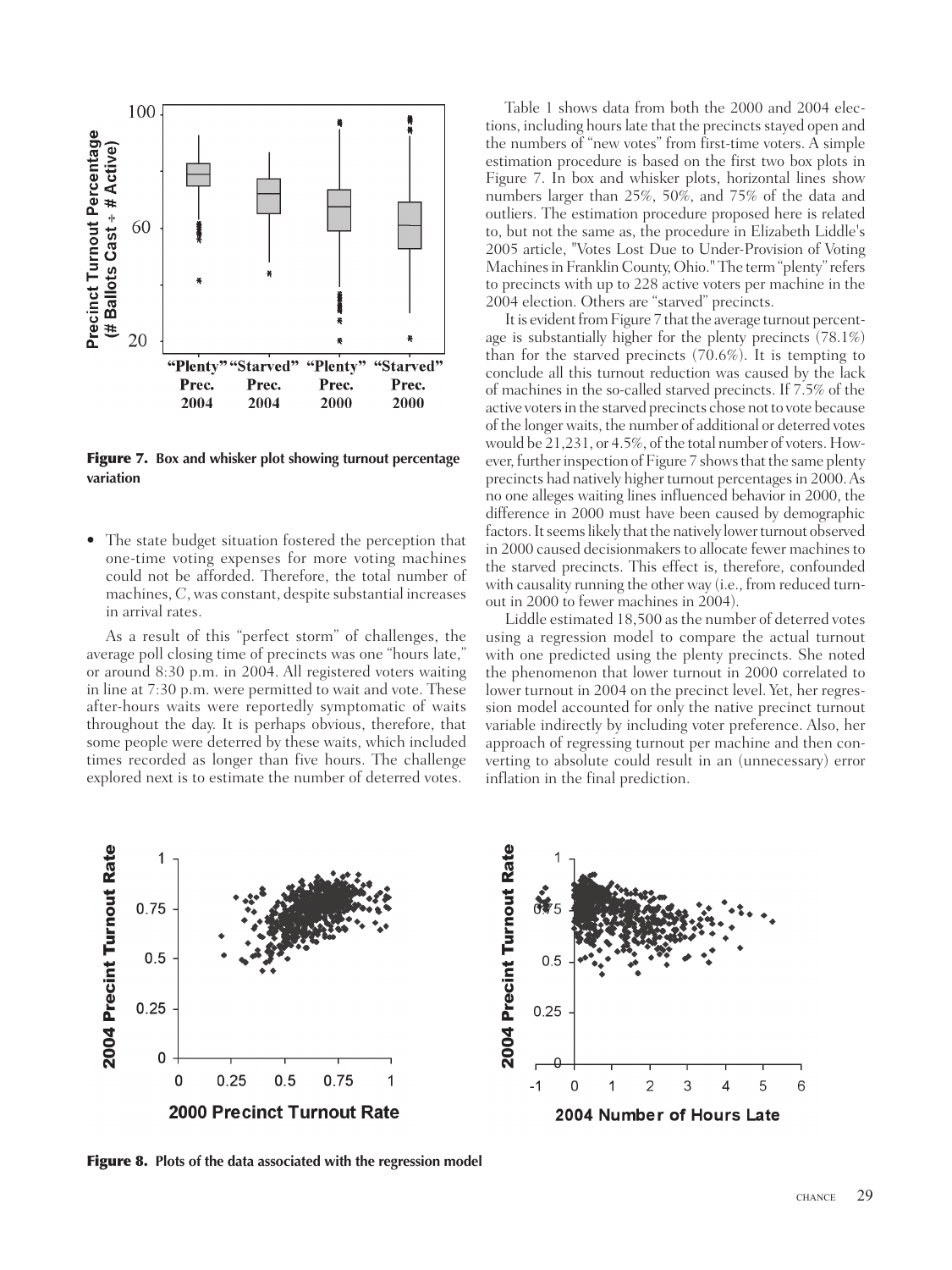| Table 2—Summary of Deterred Vote Estimates and Assumptions |  |
|------------------------------------------------------------|--|
|------------------------------------------------------------|--|

| <b>Method</b>                                                                                       | Method/Assumptions                                                                                                                                                                     | <b>Estimated</b><br>% of Votes | <b>Deterred</b><br>Total $#$ |
|-----------------------------------------------------------------------------------------------------|----------------------------------------------------------------------------------------------------------------------------------------------------------------------------------------|--------------------------------|------------------------------|
| "plenty" verses "starved" percentage<br>comparison and projection                                   | Average precinct turnout percentages would have been<br>the same for "plenty" and "starved" precincts had the<br>waiting times been small.                                             | $4.5\%$                        | 21,231                       |
| "plenty" verses "starved" regression on<br>voters per machine                                       | Native turnout percentage differences can be accounted<br>for by preference for Bush or Kerry.                                                                                         | $4.0\%$                        | 18,500                       |
| regression on 2004 turnout percentage<br>as a function of 2000 turnout percentage<br>and hours late | Precinct turnout rate would have been preserved on a<br>percentage basis had there been minimal waits. Also,<br>under usual circumstances, all polls would have closed<br>at 7:30 p.m. | $4.9\%$                        | 23,445                       |
| assuming a 15-minute late closing time                                                              | Same as previous, except all polls close at 7:45 p.m.                                                                                                                                  | $4.0\%$                        | 18,830                       |

These issues motivate the development of a simpler estimation procedure using precinct turnout rate in 2000 and the extra time polls stayed open to predict turnout rate in 2004. The resulting regression model yielded an adjusted  $R^2$  of prediction equal to 0.41, which might be regarded as acceptable for such a simple model. The prediction model is:

$$
(2004 \text{ Precinct Turnout Rate})
$$
  
= 0.57 - 0.031 × (Hours Late)  
+ 0.32 × (2000 Precinct Turnout Rate), (3)

where precinct turnout rate is the ratio of actual voters divided by active voters in that precinct. Note that eight precincts were removed before fitting to corresponding cases in which the number of actual voters was higher than the number of active voters. These omitted precincts corresponded to outliers on the probability plots and likely were caused by late registrants in 2000.

By setting the "Hours Late" in Equation 3, one can estimate the expected number of votes each precinct would have generated in counterfactual situations. For example, if all precincts had been able to close on time (Hours Late  $= 0$ ), the predicted number of additional votes would have been 23,445. It might seem reasonable to consider a closing time 15 minutes late instead, which generates a deterred vote estimate of 18,830. This is typical of virtually all elections in Franklin County in recent memory. The simplicity and properties of the model in this equation lend it some level of credibility.

Table 2 summarizes the various deterred vote estimates. Standard regression plus or minus error estimates are purposely not included because random error variance for the mean are generally small compared with likely systematic errors due to the large number of data points. Quoting these small variances (all less than  $\pm 1,000$ ) would be misleading. The uncertainty in all deterred vote numbers in Table 2 can subjectively be estimated in the thousands of votes.

#### *More on Franklin County, Ohio*

The queuing formula in Equation 1 and the prediction model in Equation 3 both offer insight into questions of possible interest:

- 1. Did the influx of new voters affect the turnout and the number of deterred voters?
- 2. How much could the addition of 80 machines have reduced the number of deterred votes predicted by the model associated with Equation 3?
- 3. In hindsight, how much money in additional equipment expenses would have been needed to reduce the number of deterred votes by 90% or more?

The first question can be investigated through adding "# new votes" as a possible independent variable in the regression on turnout percentage. The resulting model is:

> (2004 precinct turnout percentage)  $= 0.599 - 0.025 \times (Hours late)$  $+ 0.313 \times (2000)$  precinct turnout percentage)  $-0.00031$  (# Ballots cast by new voters), (4)

which has an adjusted  $R^2$  of prediction equal to 0.45. Equation 4 yields predictions of the lost votes that are not qualitatively different from those of Equation 3, beyond what is implied by the subjectively assessed error estimates. The model does, however, lend credence to the assumption that new voters are less likely to vote than other active voters and they can, therefore, reduce the turnout percentage.

The second question is relevant because the county held back roughly 80 machines that conceivably could have been allocated. The following estimate is based on the assumptions that a single machine to any precinct essentially would eliminate the number of deterred votes and the 80 worst precincts could have been identified with sufficient time to program and equip the machines. Note that some precincts had two fewer machines than our approach would suggest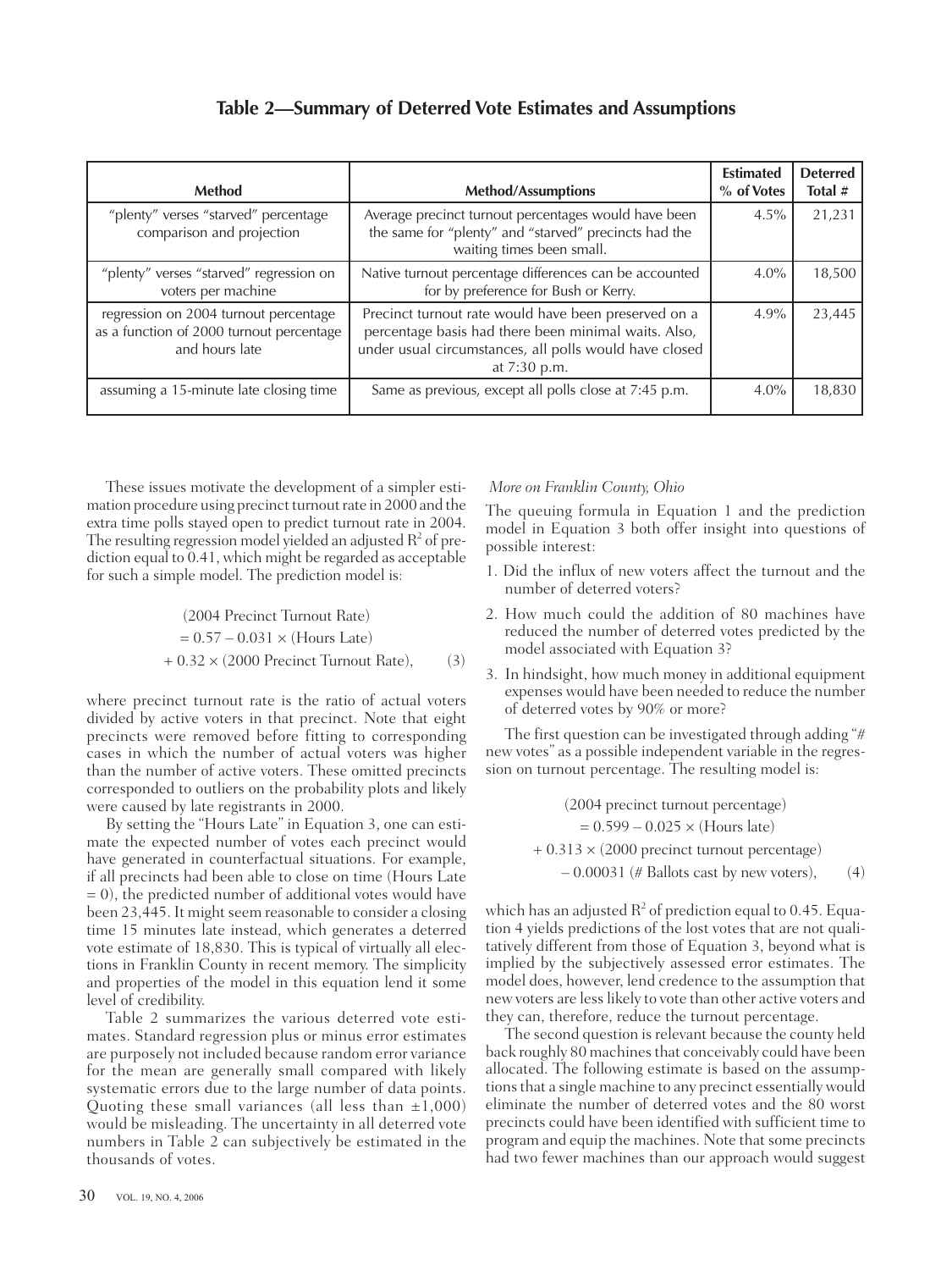(e.g., Columbus precinct 50-C likely needed five machines instead of the allocated three).

Note that sorting the precincts by estimated numbers of deterred voters may identify the truly worst precincts and also result in an average for the sorted precincts far above the true number. This follows because random errors in the analysis would bias estimation, almost certainly resulting in an overestimate for the deterred votes in the selected precincts. As a result, predictions should be used with caution. However, the regression model predicts that the top 80 precincts account for 14,019 deterred votes, but possibly many fewer. Therefore, under the above assumptions, the 80 machines likely could have reduced the number of deterred voters by a substantial fraction, if they had been deployed with perfect hindsight.

Using the above described biased estimation procedure, one estimates that the top 200 precincts account for about 20,000 estimated deterred voters. Adding one machine to each of these precincts would cost about  $200 \times $5,000 =$ \$1,000,000 in direct expenditures. Additional expenses would be incurred in transportation, storage, and operation. With these costs and assuming perfect allocation, the waiting times and number of deterred voters likely would have been greatly reduced. However, without perfect foreknowledge, costs easily could have been much higher. Also, the calculation assumes space to operate these machines was available in the relevant precincts.

#### **Ballot Length and Waiting Lines**

It is our perception that virtually all current machine allocation methods across the United States fail to account for variable service times, including those caused by variable ballot lengths. Figure 9 shows "Hours Late" representing the closing time of individual precincts in Franklin County during the 2004 presidential election versus the number of extra ballot initiatives. The  $R^2$  of prediction for the firstorder trend model is 0.28 indicating a substantial fraction of the observed variation in closing times. It is explained by the number of ballot initiatives and, thus, the ballot length. The second model has  $R^2$  of prediction equal to 0.55, and its predictions are given by the fitted model:

$$
(2004 # Hours Late) = -0.22 + 0.0024 \times
$$
  
\n
$$
(\# Active Voters Per Machine)
$$
  
\n
$$
-0.2636 \times (\# Extra Ballot Initiative)
$$
  
\n
$$
-0.0016 (\# Active Voters Per Machine) \times
$$
  
\n
$$
-(\# Extra Ballot Initiative)
$$
 (5)

This fitted model gives qualitatively similar predictions for the "# Hours Late" that the approximate queuing theory model in Equation 1 gives for the average waiting time. Our conclusion is that the longer ballots in certain precincts caused longer waits and, thus, probably deterred some people from voting. Also, it seems extremely likely that ballot lengths were allowed to cause these waits because little or no provision for them was made in voting machine allocation.

In addition to causing longer waits, there is evidence that longer ballots deterred certain types of voters from voting



**Figure 9. Actual lateness of closing times**

more than others. We do not have demographic information about precincts in Franklin County pertinent to the 2004 presidential election. However, the sample correlation between ballot lengths and the percentage of Kerry voters in the precincts in that election was 0.56. This means a high percentage of votes cast in precincts with longer ballots went to Kerry. It might seem reasonable to assume the majority of deterred voters, therefore, would have preferred Kerry, as noted by Liddle. Some or all of the disparities in the waiting times associated with African Americans and other ethnic groups also might ave been explained by variations in ballot lengths.

Note that, in Franklin County, the longer ballots occurred in Columbus precincts because the city added six issues to its ballots. Yet, even if 100% of 20,000 deterred voters would have preferred Kerry and similar dynamics occurred in Cleveland and Toledo, it would almost surely not have affected the election results. Our purpose here is to point out that failure to allocate machines using queuing theory can result in long waits and disproportionate affects to certain types of voters, not to revisit election results from 2004.

#### **Proposed Method**

The proposed service and arrivals automatic generation (SAG) allocation method incorporates forecasts of turnout pertinent to the arrival process and time estimates of the voting process relevant to service by the voting machines.

As in previous sections, consider the following optimization problem relevant for the selection of the numbers of machines allocated to N precincts,  $c_1$ ,  $c_2$ , ...,  $c_N$ . The assumed arrival rates for the *N* precincts are  $\lambda_1$ ,  $\lambda_2$ , ...,  $\lambda_N$ . A simple but potentially reasonable approach for estimating these rates could be to use the number of active voters in the precinct divided by the number of hours the polls are open. Following this approach, we recommend including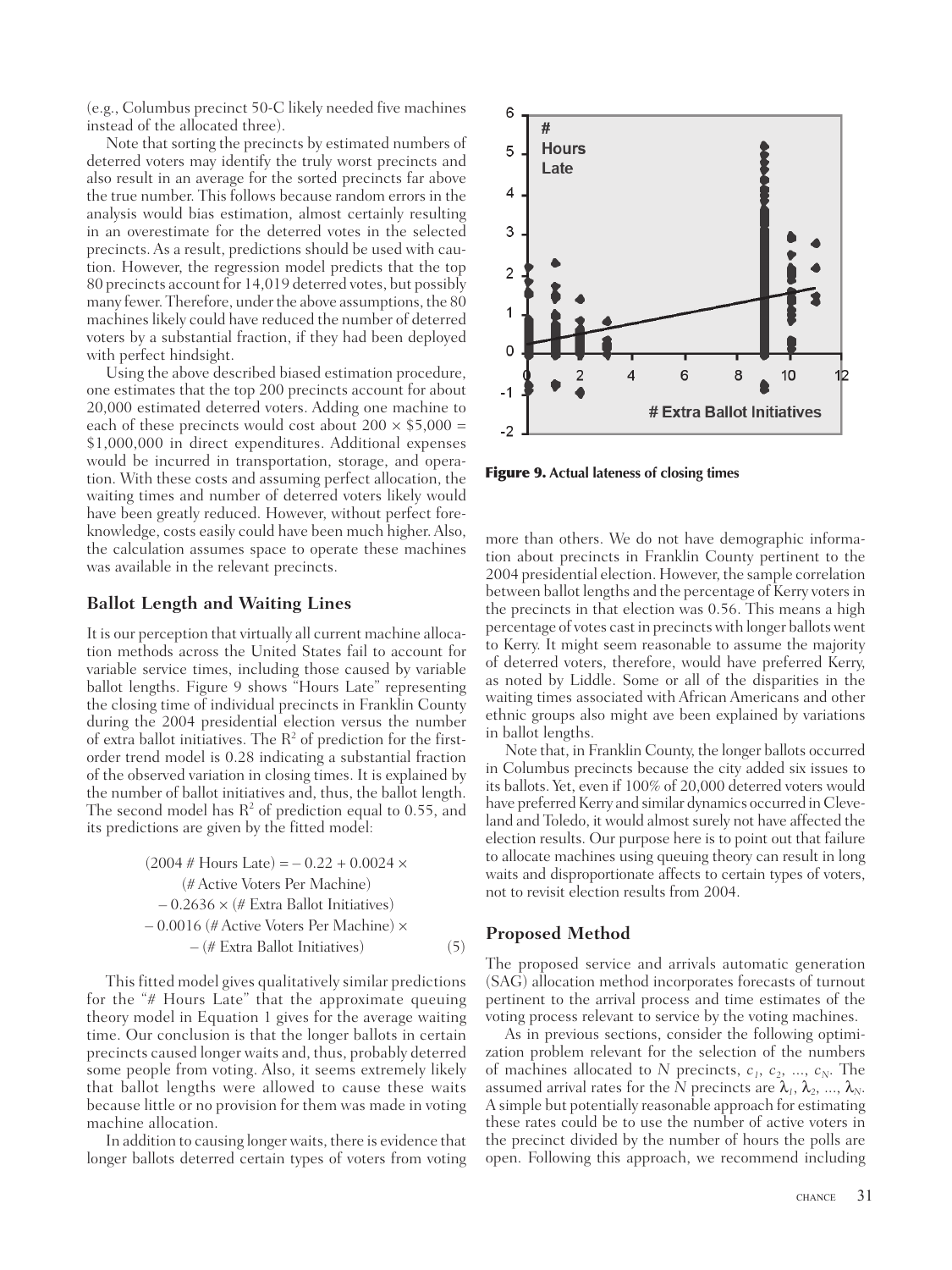|                                          |                              |                             |                      |                                        |             |         |                                      | <b>Actual</b> |                                                 | <b>VPM</b>     |                                                 | <b>SAG</b>       |                                          |
|------------------------------------------|------------------------------|-----------------------------|----------------------|----------------------------------------|-------------|---------|--------------------------------------|---------------|-------------------------------------------------|----------------|-------------------------------------------------|------------------|------------------------------------------|
| <b>Precinct</b><br>Common<br><b>Name</b> | #<br>Active<br><b>Voters</b> | #<br><b>Ballots</b><br>Cast | <b>Hours</b><br>Late | $#+$<br><b>Ballot</b><br><b>Issues</b> | $\lambda_i$ | $\mu_i$ | #Active ÷<br># Ballots<br>$(C = 18)$ | #<br>Mach.    | Avg.<br><b>Waiting</b><br><b>Time</b><br>(Min.) | #<br>Mach.     | Avg.<br><b>Waiting</b><br><b>Time</b><br>(Min.) | #<br>Mach.       | Avg.<br><b>Waiting</b><br>Time<br>(Min.) |
| JACKSON-C                                | 597                          | 553                         | 0.50                 | 9                                      | 34.0        | 13.8    | 199.0                                | 3             | 5.5                                             | 3              | 5.5                                             | $\frac{3}{2}$    | 5.5                                      |
| COLS 01-A                                | 1018                         | 692                         | 1.47                 | 10 <sup>1</sup>                        | 57.9        | 13.3    | 254.5                                | 4             | $\infty$                                        | 5              | 4.8                                             | 5 <sup>1</sup>   | 4.8                                      |
| COLS 73-D                                | 775                          | 596                         | 1.27                 | 9                                      | 44.1        | 13.8    | 258.3                                | 3             | $\infty$                                        | $\overline{4}$ | 3.2                                             | $\left 4\right $ | 3.2                                      |
| COLS 45-G                                | 1224                         | 860                         | 1.38                 | 10 <sup>1</sup>                        | 69.7        | 13.3    | 244.8                                | 5             | $\infty$                                        | 5              | $\infty$                                        | 6                | 3.9                                      |
| REYNS 4-C                                | 791                          | 603                         | 0.60                 | $\overline{0}$                         | 45.0        | 20.0    | 263.7                                | 3             | 2.3                                             | $\overline{4}$ | 0.4                                             | $\frac{3}{2}$    | 2.3                                      |

**Table 3—Comparison of Voters per Machine (VPM) and SAG Allocation Approaches**

a safety factor of 1.2 (corresponding to a 20% voter arrival increase) or more to account for peak periods and the possibility of higher than usual voter turnout. This gives rise to the prediction formula:

$$
\lambda_i = \frac{\left[ \left( \text{safety factor} \right) \times \left( \text{historical turnover fraction} \right) \right]}{\left( \# \text{ hours percent } i \text{ is scheduled to be open} \right)}
$$

$$
for i = 1, ..., N,
$$
\n<sup>(6)</sup>

where the "safety factor" could be 1.2 or higher. This equation admittedly does not account for the potentially important effects of variable voter turnout percentages and new voters. Previously, we identified turnout variation and new voters as potentially important in relation to estimations of the numbers of deterred voters. Therefore, Equation 6 can be regarded as a relatively simple, preliminary way to estimate precinct arrival rates.

The proposed method is based on the assumption that average voting times for all precincts,  $s_1$ , ...,  $s_N$ , are available and at least roughly proportional to ballot service time for each of the precincts. For example, these might be the number of extra ballot initiatives or the total word lengths of the ballots. Assume precincts are sorted such that  $s_1 \leq$  $s_2 \ldots \leq s_N$ .

#### *SAG Allocation Method*

- Step 1. Estimate or collect numbers proportional to ballot length in each precinct,  $s_1, \ldots, s_N$ .
- Step 2. Select  $n_1 + n_2$  voters using a random sampling from active voter lists. Measure  $n_1$  voting times for
	- the shortest and measure  $n_2$  voting times for the longest precinct, using a distinct voter for each measurement. By default, use  $n_1 = n_2 = 20$  people.

Step 3. Compute estimated average service times for all precincts  $(\mu_i)$  using the following formula estimation formula:

$$
\mu_{i} = {\mu_{1}}^{-1} + [(s_{i} - s_{1})/(s_{N} - s_{1})](\mu_{N}^{-1} - \mu_{1}^{-1})^{-1}
$$
  
for  $i = 1,...,N$  (7)

Step 4. Determine  $c_1, c_2, ..., c_N$  by solving:

*Minimize*{*Maximum*[Average waiting time( $c_i$ , $\lambda_i$ , $\mu_i$  $(8)$ subject to:  $c_1 + c_2 + ... + c_N \leq C$ ,

where the average waiting time in Equation 8 could be estimated using Equation 1.

Note that we have used a so-called minimax formulation because it might seem subjectively the fairest, guaranteeing that no precinct is permitted much longer predicted average waits than others. Also note that if a greedy method is used to solve the formulation in Step 4, there might be many iterations in which predicted average waiting times are infinite. For these cases, it might make sense to allocate machines to precincts with the highest  $\rho_i = \lambda_i \div (\mu_i \times c_i)$ until all precincts have finite estimate average waits or the procedure terminates.

#### *Numerical Example*

Consider an allocation problem based on the 2004 Franklin County experience. In that election, the 74% active voter turnout could have been higher if deterred voters were included. Yet, this turnout is already high compared with past elections. It was 12% higher than in 2000, which was also a historically high turnout. Therefore, in Equation 6, we assume that (safety factor)  $\times$  (historical turnout) = 0.74. Table 3 shows data from five arbitrarily selected precincts. We very roughly estimate average voting times once there was access to the booths were three minutes for short ballots and 4.5 minutes for long ballots. At present, we have no time data that could be used directly to estimate these service rates, so we are forced to conjecture that results of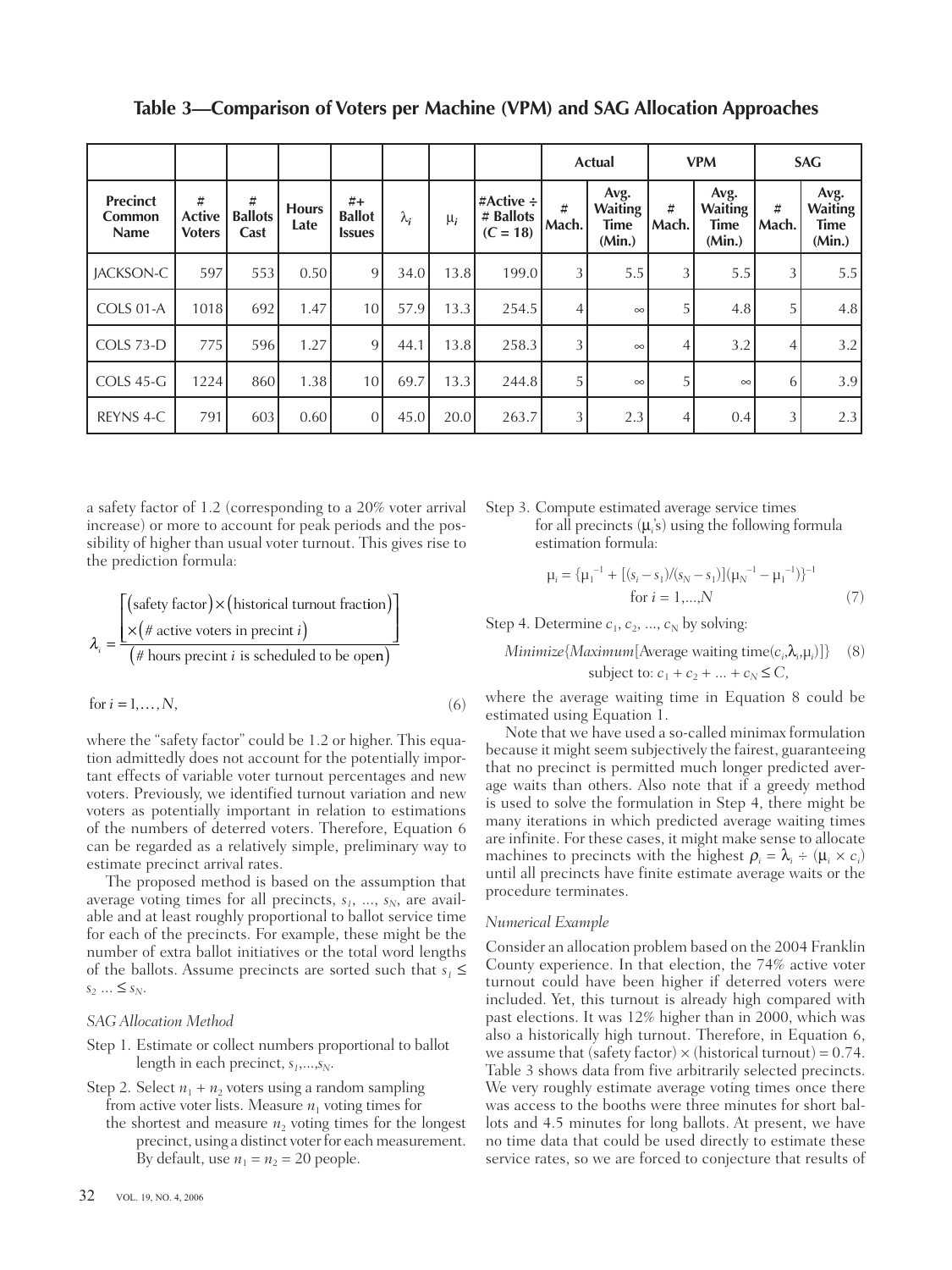the SAG method Step 1 would give  $\mu_1 = 3 \div 60 = 0.05$  per hour and  $\mu$ <sub>5</sub> = 4.5 ÷ 60 = 0.075.

Table 3 shows the values of  $\mu_2$ ,  $\mu_3$ , and  $\mu_4$  calculated using Equation 7 in Step 2. Under these assumptions, it can be checked that there was no possible way to allocate 18 machines such that Equation 1 would yield finite average waiting times (i.e., at least one precinct would need to be overloaded). Note that the precincts predicted by Equation 1 to experience long waits did, in fact, have long waits, as evidenced by the hours late that the polls stayed open. If three additional machines had been made available, however, the theory suggests long waits could have been avoided.

Using the voters per machine allocation method described in Equation 2 and the greedy allocation method, the 19th machine will be allocated to the "REYNS 4-C" precinct and a final allocation in which "COLS 45-G" precinct is in an overload condition. By comparison, Step 4 of the SAG method results in an allocation in which no precinct is in the overload condition, potentially saving multiple hours of waiting time for voters. Also, the voters per machine method allocation provides a machine to the "REYNS 4-C" precinct that does relatively little to improve system performance. Assuming 2,500 machines each cost \$5,000, a 5% allocation of unneeded machines would cost counties in excess of \$600,000 in direct equipment expenditures. This example shows that allocation accounting for the simultaneous effects of turnout and service time variation can dramatically reduce average waiting times and avoid unnecessary capital expenditures simultaneously.

It seems clear that the relative benefits of SAG improve as the diversity of the service times increases. Therefore, the application of SAG or similar approaches is probably most relevant in counties that include both urban and rural precincts, such as Franklin County, Ohio, which includes downtown Columbus. Using SAG, unnecessary expenditures in precincts with short ballots can be avoided and long waits in precincts with extra ballot issues can be mitigated.

#### **Conclusions and Future Work**

We conclude that queuing theory is relevant to the allocation of voting machines. Even theories based on simplifying assumptions, such as the *M/M/c* queue, can result in useful recommendations to voting officials. We provide figures such officials might find helpful in making actual decisions about allocations. We also provide evidence that voters were deterred from voting in a real election because of allocations that did not account for the ballot length variability. The proposed SAG method is proposed and illustrated using an example from the 2004 election in Franklin County. The SAG method is demonstrated to offer potential benefits, both through the reduction of average waiting times and the avoidance of unnecessary expenditures on voting equipment.

In general, we consider this work as preliminary (i.e., introducing concepts from management science into the study of voting systems). An incomplete list of additional topics for further study is as follows:

• Because of the sensitive nature of waiting times to service times, it might be important to identify additional best practices for preparing voters before they enter the booth and for managing the lines. Practices that effectively lengthen the service time by making poll worker operations part of the bottleneck on precinct capacity should be avoided.

- Extensions beyond the steady state theory of queues could be helpful for cases in which the available number of machines does not permit all precincts to operate out of overload conditions. Accurate estimates of waiting times could be helpful for equipment purchasing decisions relevant to "worst case" turnout and ballot length–related assumptions.
- Simulation models based on more realistic assumptions than Poisson arrivals with constant rates and exponential service times can be explored. Meta-models constructed based on these simulations could be used in optimal machine allocation to improve computational efficiency.
- More accurate forecast models than Equation 8 could be developed. These models could account for variable conditions around the United States and other countries, the numbers of new voters in each precinct, and demographic factors.
- Commercial software could be developed based on the SAG and improved methods. Such software could help election officials on fixed budgets make actual allocation decisions to reduce unnecessary expenditures and mitigate waiting lines.  $\bullet$

#### **Acknowledgments**

Fritz Scheuren provided many forms of support and mentorship for this work, including editing help. We deeply thank him. Matthew Damschroder, Karen Cotton, and Michael Hackett of the Franklin County Board of Elections provided data, insight, and many forms of support for this and related project work. Donald Spicer provided valuable insight, helping us interpret data and analysis results. Finally, Steven Hertzberg and Election Science Institute commissioned this work and offered valuable discussions.

#### **References**

- Allen, T. T. (2006). *Introduction to Engineering Statistics and Six Sigma: Statistical Quality Control and Quality Management System.* Springer: London.
- Damschroder, M. and Hackett, M. (2004). "Election 2004: a Report to the Community." Franklin County Data Center, Franklin County, Ohio.
- Mebane, W.R., Jr. and Herron, M.C. (2005). "Ohio 2004 Election: Turnout, Residual Votes, and Votes in Precincts and Wards." Section IV from *Democracy at Risk: the 2004 Election in Ohio. The DNC Voting Rights Initiative*.
- Liddle, E. (2005). "Votes Lost Due to Under-Provision of Voting Machines in Franklin County, Ohio." *http:// uscountvotes.org*.
- Montgomery, D.C.; Peck, E. A.; and Vining G.G. (2001). *Introduction to Linear Regression Analysis, 3rd Edition.* John Wiley & Sons: New York.
- Wolff, R.W. (1989). *Stochastic Modeling and the Theory of Queues.* Prentice Hall: New Jersey.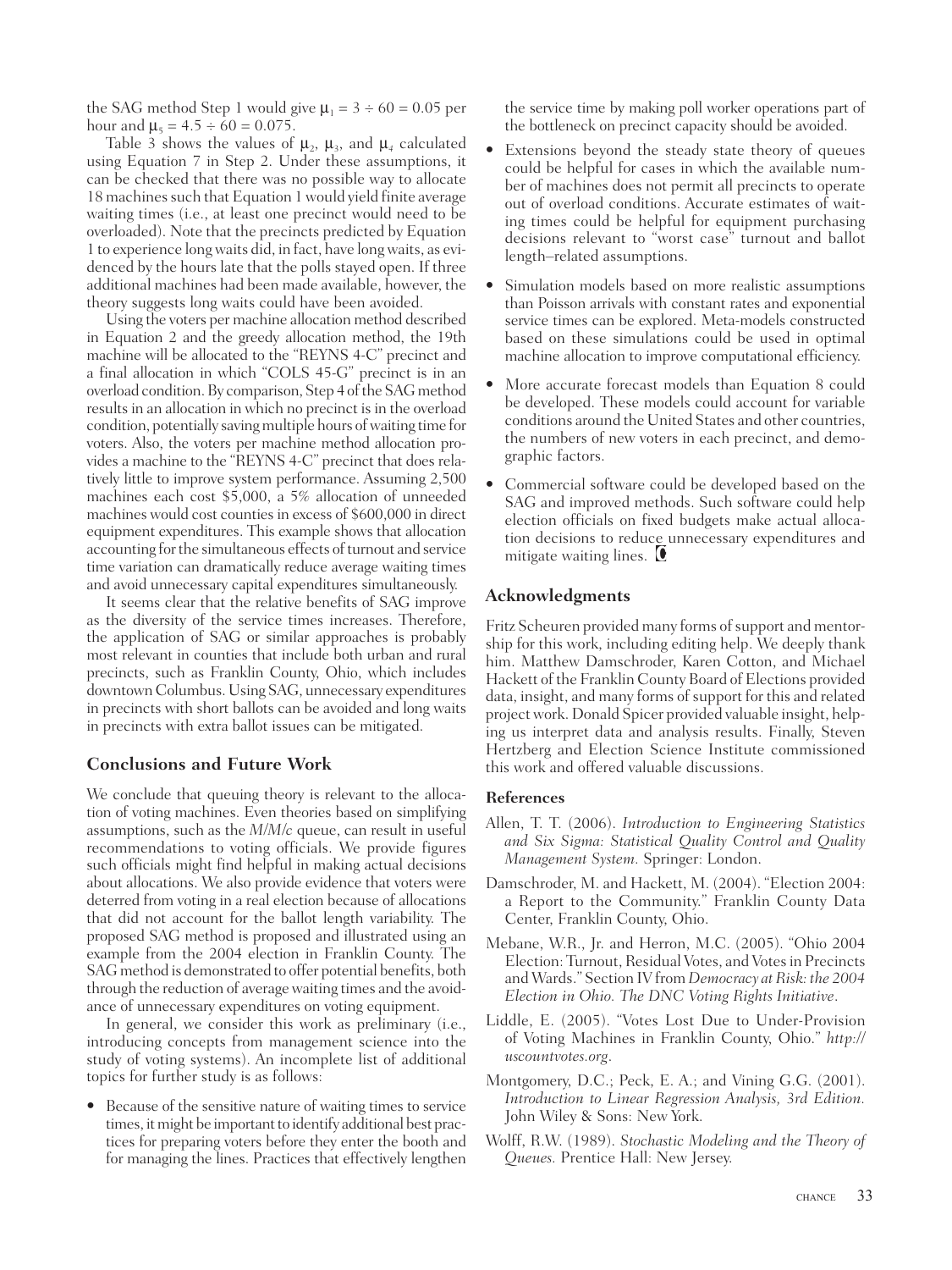## **Comment: Queuing To Vote in Franklin County, Ohio, in 2004**

Jasjeet S. Sekhon

Theodore Allen and Mikhail Bernshteyn's application of queuing theory to the problem of voting machine allocation is a welcome contribution to the growing field of election administration. Their analysis clarifies many issues and yields substantively important results. The attention they give to the issue of service times—for example, the importance of considering varying ballot lengths when allocating voting machines—is just the kind of actionable advice election administrators need.

The importance of this kind of study was made clear to me at a meeting of the Democratic National Committee's (DNC) Voting Rights Institute in early 2005. There was agreement in the room that the underallocation of voting machines was a serious problem in Franklin County in 2004, particularly for African-American voters. However, it was consternating when it became apparent that the DNC task force, which included political operatives who helped organize the get-out-the-vote effort in Ohio, simply had no idea how voting machines were allocated in Ohio in 2004 or in previous elections, such as in 2000. DNC political organizers were simply outraged ex post that a good job of allocating voting machines was not done. They paid little attention to the issue before election day.

There is one section of the paper, however, about which I do have concerns: the calculation of deterred votes in Franklin County. The authors accurately note that one cannot simply regress voter turnout in 2004 on poll closing times in 2004 in an effort to estimate the number of deterred voters. This is because voting machines in 2004 were allocated in part based on precinct-level turnout in 2000, and baseline characteristics of precincts probably determined the varying turnout rates observed in 2000. Therefore, the authors regress 2004 precinct-level turnout on 2000 precinct-level turnout and 2004 poll closing times.

I wish to discuss three problems that undermine the model: one methodological and two data. First, and most seriously, the same covariates that led to varying baseline turnout in 2000 could have led to differential mobilization changes between 2000 and 2004. This opinion was later confirmed by a rigorous study done by Walter Mebane and Michael Herron and written about in "Ohio 2004 Election: Turnout, Residual Votes, and Votes in Precincts and Wards." There are also statistical issues related to estimating an OLS regression with proportions data, but I will not discuss those here. There are baseline covariates, such as education, that correlate with different likelihoods of being mobilized by political appeals, such as the unusually intense efforts in 2004 (Verba, Schlozman, and Brady, 1995). In other words, when political mobilization increases, it does not do so uniformly across people. Thus, there is no reason for us to expect that, aside from voting times, voter turnout rates should have had a uniform change across precincts. And the factors with which voters' susceptibility to get-out-the-vote

efforts varies, such as race and education, also are correlated with the allocation of voting machines.

An example of the problem at hand can be offered by examining the different mobilization tactics that Republican and Democratic get-out-the-vote organizations followed. These differing tactics highlight just how odd it would be if turnout did swing in a uniform fashion. The Republicans relied on volunteers more than the Democrats, who used many volunteers and (lowly) paid organizers. Evidence in Get Out The Vote! How to Increase Voter Turnout by Don*ald Green and Alan Gerber* shows that volunteers (such as members of church groups calling churchgoers) perform better at getting the vote out than poorly paid organizers. Moreover, the Republican get-out-the-vote organization in Ohio focused, more than the Democratic one, on lapsed voters (i.e., voters with a history of voting, but who have not done so in the past couple of elections). On the other hand, Democrats, more than Republicans, focused on voters who had no history of voting, even if they were registered. Democrats probably registered more new voters than did Republicans in Franklin County (they did so nationally). One consequence of these varying strategies was that Republicans had higher conversion rates (i.e., a larger percentage of contacted lapsed voters were turned into voters than newly registered or previously registered voters without a voting history). My guess is that there were more of the former in white precincts and more of the latter in black precincts. And these racial variables correlate with both waiting times and machine allocations. Democrats were following a strategy that would, relative to the Republican strategy, appear to reduce turnout rates but increase registration rates. Of course, turnout rates were up overall, but these differing strategies play havoc with the assumptions required to interpret the estimates of the regression model as causal estimates. And the fact that the authors estimate a regression with the number of ballots cast by new voters as a covariate does not solve the problem, in part because it does not take into account the more general effects of the different mobilization strategies and kinds of voters at which they were aimed.

Second, Ohio, like all states, underwent a redistricting between 2000 and 2004, and precinct boundaries were redrawn in Franklin County. Franklin County underwent a more extensive redistricting than some other counties because it increased substantially in population between 1990 and 2000. It was the only urban county in Ohio to experience double-digit growth. Because of the redistricting, Mebane and Herron note they were unable to conduct a precinct-level analysis in Franklin County using pre-2004 data. They instead moved up to the ward level in an effort to find consistent geographies. Thus, although precincts may retain the same name or number, one needs to be careful. It would probably be best to simply move up to a stable geography, such as ward. Alternatively, one could restrict analysis to only precincts that have not changed or undergone changes of the kind for which we could reasonably impute the 2000 voting history of the new precinct—such as may be the case for a relatively homogeneous precinct divided into two.